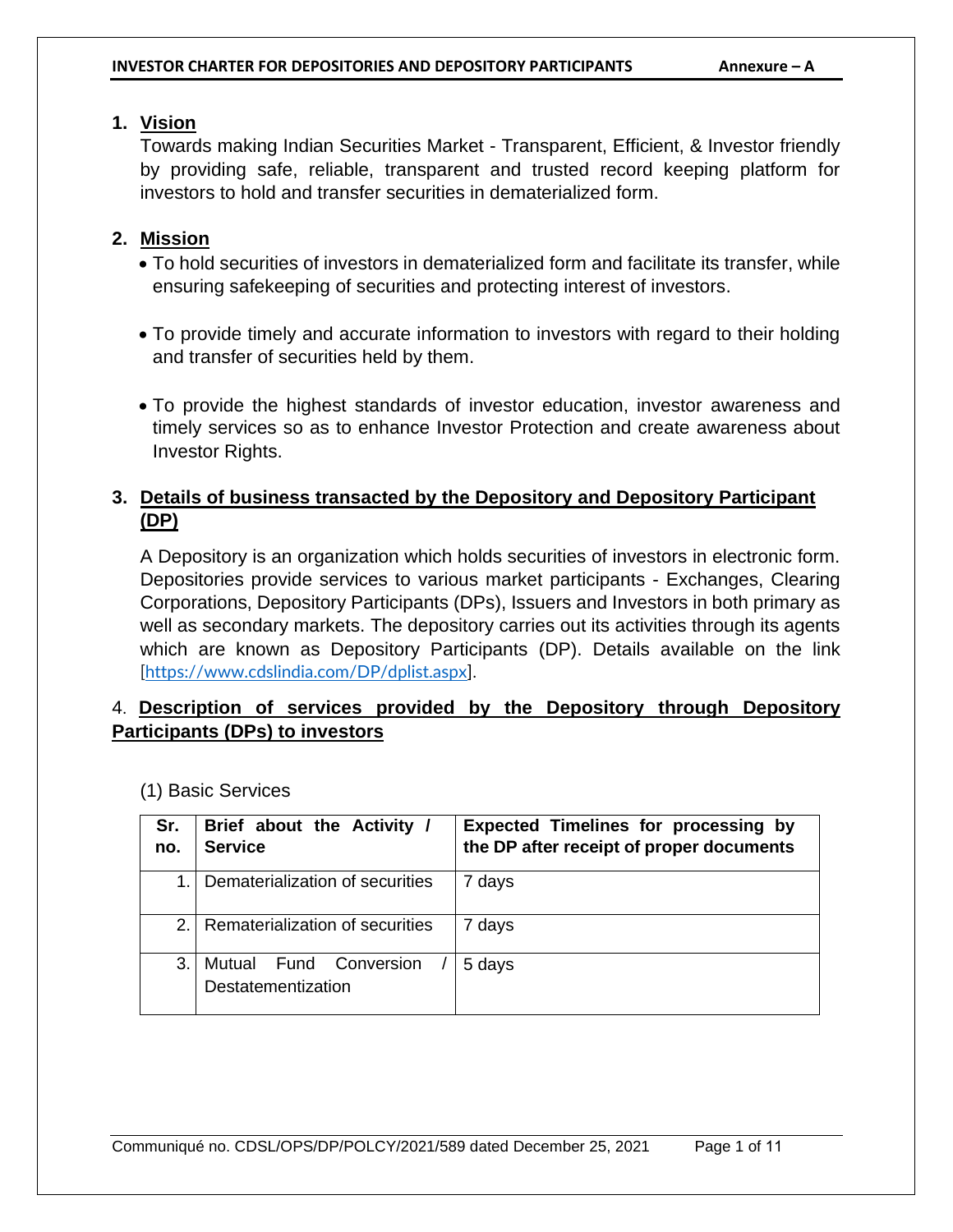#### **INVESTOR CHARTER FOR DEPOSITORIES AND DEPOSITORY PARTICIPANTS Annexure - A**

| Sr.<br>no.     | Brief about the Activity /<br><b>Service</b> | <b>Expected Timelines for processing by</b><br>the DP after receipt of proper documents                                              |
|----------------|----------------------------------------------|--------------------------------------------------------------------------------------------------------------------------------------|
| $\mathbf{4}$ . | Re-conversion                                | 7 days                                                                                                                               |
|                | Restatementisation of Mutual                 |                                                                                                                                      |
|                | fund units                                   |                                                                                                                                      |
| 5.             | Transmission of securities                   | 7 days                                                                                                                               |
| 6.             | Registering pledge request                   | 15 days                                                                                                                              |
| 7.             | Closure of demat account                     | 30 days                                                                                                                              |
| 8.             | Settlement Instruction                       | Depositories to accept physical DIS for pay-in<br>of securities up to 4 p.m. and DIS in<br>electronic form up to 6 p.m. on $T+1$ day |

(2) Depositories provide special services like pledge, hypothecation, internet-based services etc. in addition to their core services and these include

| Sr.<br>no.     | <b>Type of Activity /Service</b>                                             | <b>Brief about the Activity / Service</b>                                                                                                                                                                                                                                                                                                                                                                                                                                  |
|----------------|------------------------------------------------------------------------------|----------------------------------------------------------------------------------------------------------------------------------------------------------------------------------------------------------------------------------------------------------------------------------------------------------------------------------------------------------------------------------------------------------------------------------------------------------------------------|
| 1 <sub>1</sub> | <b>Value Added Services</b>                                                  | Depositories also provide value added<br>services such as<br>a. Basic Services Demat Account (BSDA)<br>[link to be provided by $DPSl^1$<br>b. Transposition cum dematerialization<br>[link to be provided by $DPs\mathcal{F}$<br>c. Linkages with Clearing System<br>[link to be provided by DPs] $^3$<br>d. Distribution of cash and non-cash<br>corporate benefits (Bonus, Rights, IPOs<br>etc.), stock lending, demat of NSC / KVP,<br>demat of warehouse receipts etc. |
| 2.             | Consolidated<br>Account<br>statement (CAS)                                   | CAS is issued 10 days from the end of the<br>month (if there were transactions in the<br>previous month) or half yearly (if<br>no<br>transactions).                                                                                                                                                                                                                                                                                                                        |
| 3.             | of the control<br>Digitalization<br>services<br>provided by the depositories | below<br>Depositories offer<br>technology<br>solutions and e-facilities to their demat<br>account holders through DPs:                                                                                                                                                                                                                                                                                                                                                     |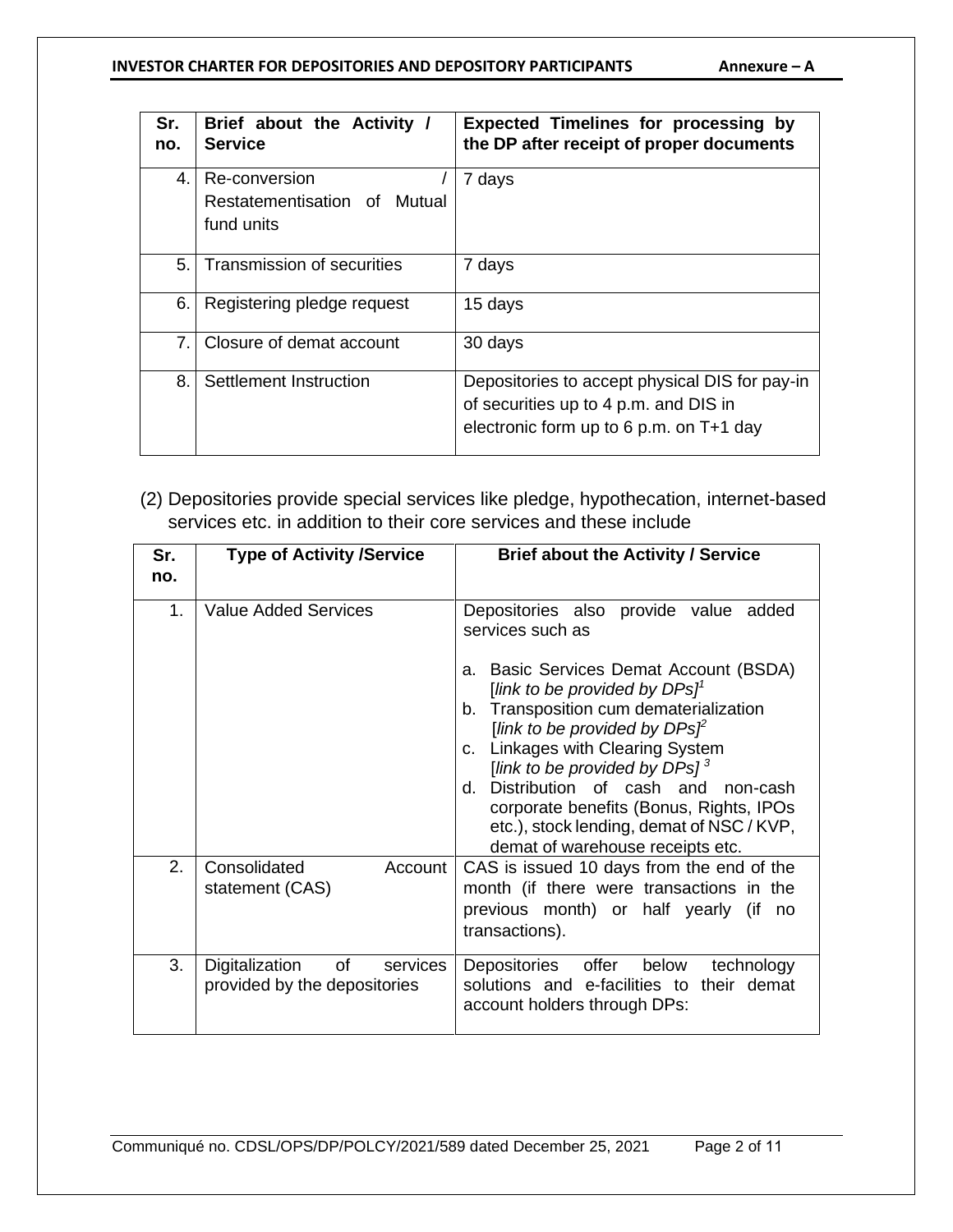#### INVESTOR CHARTER FOR DEPOSITORIES AND DEPOSITORY PARTICIPANTS **Annexure** - A

| Sr.<br>no. | <b>Type of Activity /Service</b> | <b>Brief about the Activity / Service</b>                                                                             |
|------------|----------------------------------|-----------------------------------------------------------------------------------------------------------------------|
|            |                                  | E-account opening: Details available on<br>а.<br>the link [ <i>link to be provided by DPs</i> $\uparrow^4$            |
|            |                                  | Online instructions for execution: Details<br>b.<br>available on the link [link to be provided by<br>DPs <sup>p</sup> |
|            |                                  | c. e-DIS / Demat Gateway: Details available<br>on the link [link to be provided by DPs] <sup>6</sup>                  |
|            |                                  | d. e-CAS facility: Details available on the link<br>[link to be provided by $DPs$ ] <sup>7</sup>                      |
|            |                                  | Miscellaneous services: Details available<br>е.<br>on the link [link to be provided by $DPs^{\beta}$                  |

# **4. Details of Grievance Redressal Mechanism**

(1) The Process of investor grievance redressal

| 1. | Complaint/<br>Investor<br>Grievances        | Investor can lodge complaint/ grievance against the<br>Depository/DP in the following ways:                                                                                                                     |
|----|---------------------------------------------|-----------------------------------------------------------------------------------------------------------------------------------------------------------------------------------------------------------------|
|    |                                             | Electronic mode -<br>a.<br>SCORES (a web based centralized grievance<br>(i)<br>redressal<br>SEBI)<br><b>of</b><br>system<br>[https://www.scores.gov.in/scores/Welcome.h<br>tml]                                 |
|    |                                             | (ii) Respective Depository's web portal dedicated<br>filing<br>the<br>of<br>compliant<br>for<br>[https://www.cdslindia.com/Footer/grievances.<br>aspx]                                                          |
|    |                                             | (iii) Emails to designated email IDs of Depository<br>[complaints@cdslindia.com]                                                                                                                                |
|    |                                             | Offline mode [details of link to the form to be<br>b.<br>provided by DPs]                                                                                                                                       |
|    |                                             | The complaints/ grievances lodged directly with the<br>Depository shall be resolved within 30 days.                                                                                                             |
| 2. | Investor<br>Grievance                       | If no amicable resolution is arrived, then the Investor                                                                                                                                                         |
|    | <b>Redressal Committee</b><br>of Depository | has the option to refer the complaint/ grievance to the<br>Grievance Redressal Committee (GRC) of the<br>Depository. Upon receipt of reference, the GRC will<br>endeavor to resolve the complaint/ grievance by |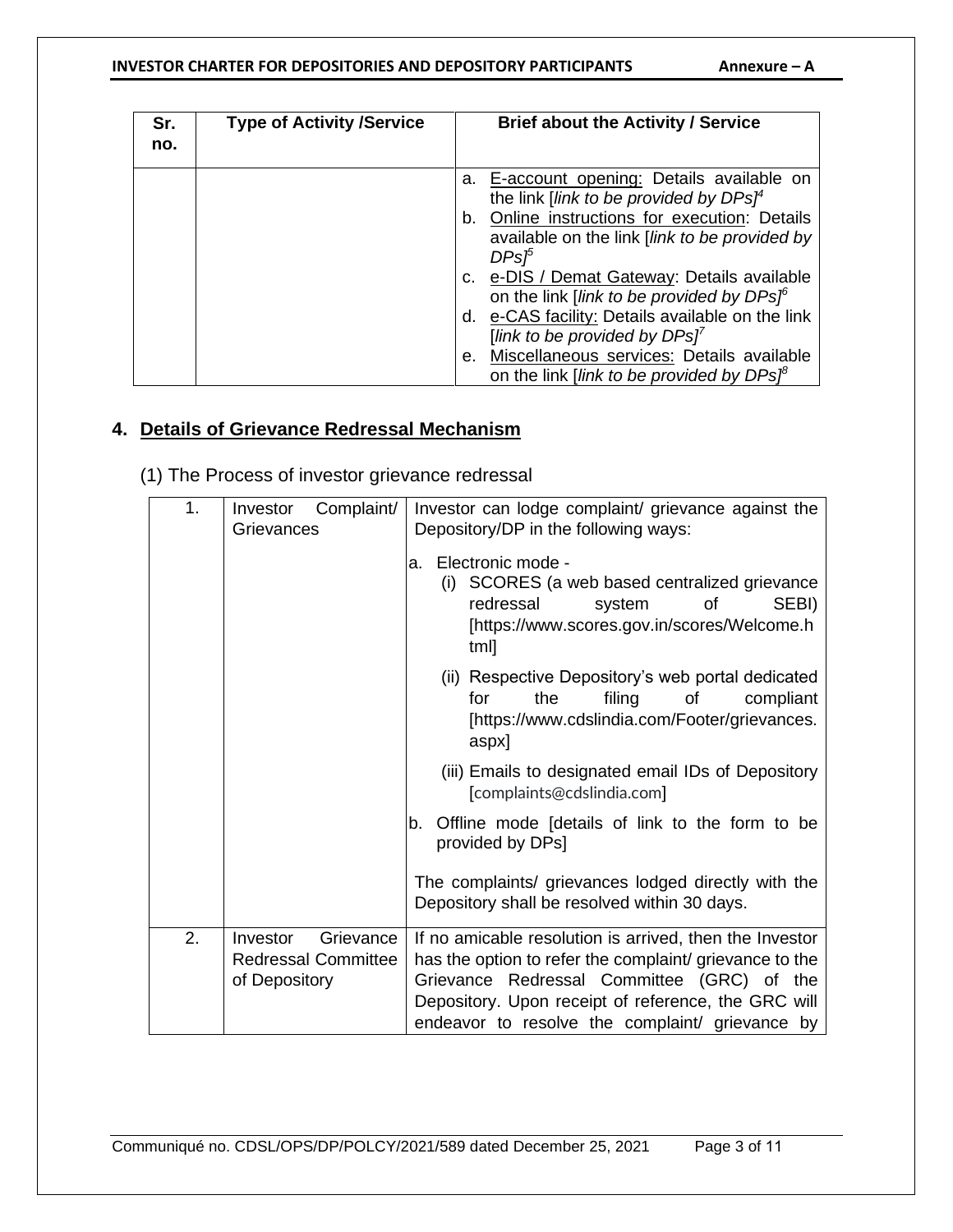#### **INVESTOR CHARTER FOR DEPOSITORIES AND DEPOSITORY PARTICIPANTS Annexure - A**

|    |                            | hearing the parties and examining the necessary<br>information and documents.                                                                                                                                                                                                                                                                                                         |
|----|----------------------------|---------------------------------------------------------------------------------------------------------------------------------------------------------------------------------------------------------------------------------------------------------------------------------------------------------------------------------------------------------------------------------------|
| 3. | Arbitration<br>proceedings | The Investor may also avail the arbitration mechanism<br>set out in the Byelaws and Business Rules/Operating<br>Instructions of the Depository in relation to any<br>grievance, or dispute relating to depository services.<br>The arbitration reference shall be concluded by way<br>of issue of an arbitral award within 4 months from the<br>date of appointment of arbitrator(s). |

(2) For the Multi-level complaint resolution mechanism available at the Depositories please refer to link [*link to be provided by DPs*] 9

### **5. Guidance pertaining to special circumstances related to market activities: Termination of the Depository Participant**

| SI<br>Type of special circumstances<br>No.                                                                                                                                                                                                                                                                                        | <b>Timelines for the Activity/ Service</b>                                                                                                                                                                               |
|-----------------------------------------------------------------------------------------------------------------------------------------------------------------------------------------------------------------------------------------------------------------------------------------------------------------------------------|--------------------------------------------------------------------------------------------------------------------------------------------------------------------------------------------------------------------------|
| 1.<br>• Depositories<br>to terminate<br>participation in case a participant no<br>longer meets the eligibility criteria<br>and/or any other grounds as mentioned<br>in the bye laws like suspension of<br>member<br>trading<br>Stock<br>the<br>by<br>Exchanges.<br>• Participant surrenders the participation<br>by its own wish. | the   Client will have a right to transfer all its<br>securities to any other Participant of its<br>choice without any charges for the<br>transfer within 30 days from the date of<br>intimation by way of letter/email. |

#### **6. Dos and Don'ts for Investors**

For Do's and Don'ts please refer to the link *[link to be provided by the DPs]<sup>10</sup>*

#### **7. Rights of investors**

For rights, please refer to the link *[link to be provided by the DPs]<sup>11</sup>*

#### **8. Responsibilities of Investors**

For responsibilities, please refer to the link *[link to be provided by the DPs]<sup>12</sup>*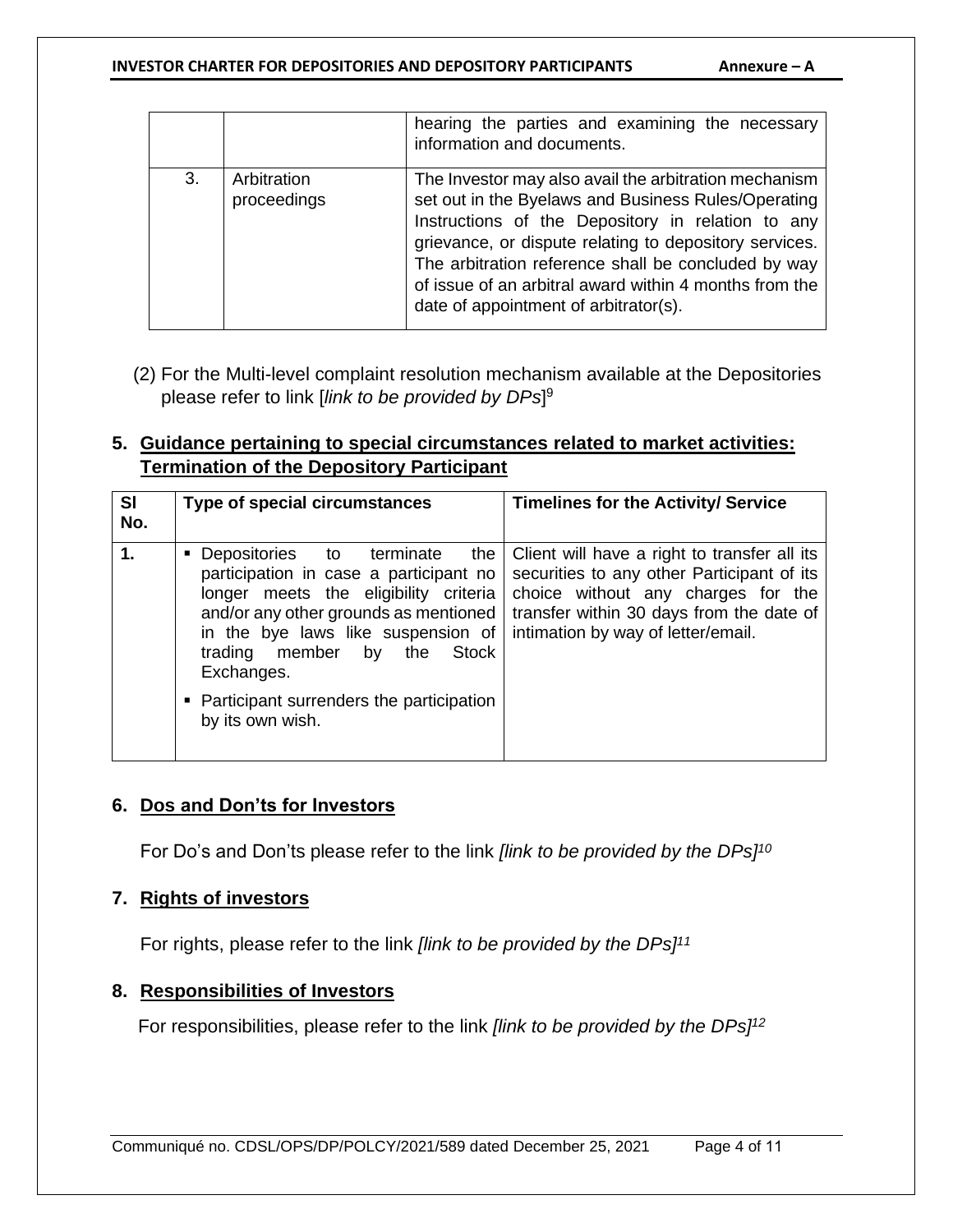# **Annexure B - INFORMATION CONTAINED IN LINKS TO THE INVESTOR CHARTER FOR DEPOSITORIES AND DPS**

This document contains the contents pertaining to the qualifier "[https://www.cdslindia.com/Investors/InvestorCharter.html*]*" in the Investor Charter main document. The same is to be made available by the Depositories on their websites and web-links to the same is to be provided for incorporation in the Investor Charter.

For reasons of convenience, the contents in main Charter and this document have been mapped with the same superscript.

### **Para 4 (2) of Investor Charter**

#### Point 1: Value Added Services

- a. **Basic Services Demat Account (BSDA)<sup>1</sup>:** The facility of BSDA with limited services for eligible individuals was introduced with the objective of achieving wider financial inclusion and to encourage holding of demat accounts. No Annual Maintenance Charges (AMC) shall be levied, if the value of securities holding is upto Rs. 50,000. For value of holdings between Rs 50,001- 2,00,000, AMC not exceeding Rs 100 is chargeable. In case of debt securities, there are no AMC charges for holding value upto Rs 1,00,000 and a maximum of Rs 100 as AMC is chargeable for value of holdings between Rs 1,00,001 and Rs 2,00,000.
- b. Transposition cum dematerialization<sup>2</sup>: In case of transposition-cumdematerialisation, client can get securities dematerialised in the same account if the names appearing on the certificates match with the names in which the account has been opened but are in a different order. The same may be done by submitting the security certificates along with the Transposition Form and Demat Request Form.
- c. Linkages with Clearing System<sup>3</sup> for actual delivery of securities to the clearing system from the selling brokers and delivery of securities from the clearing system to the buying broker.

#### Point 3: Digitization of services provided by the depositories

a. E-account opening<sup>4</sup>: Account opening through digital mode, popularly known as "On-line Account opening", wherein investor intending to open the demat account can visit DP website, fill in the required information, submit the required documents, conduct video IPV and demat account gets opened without visiting DPs office.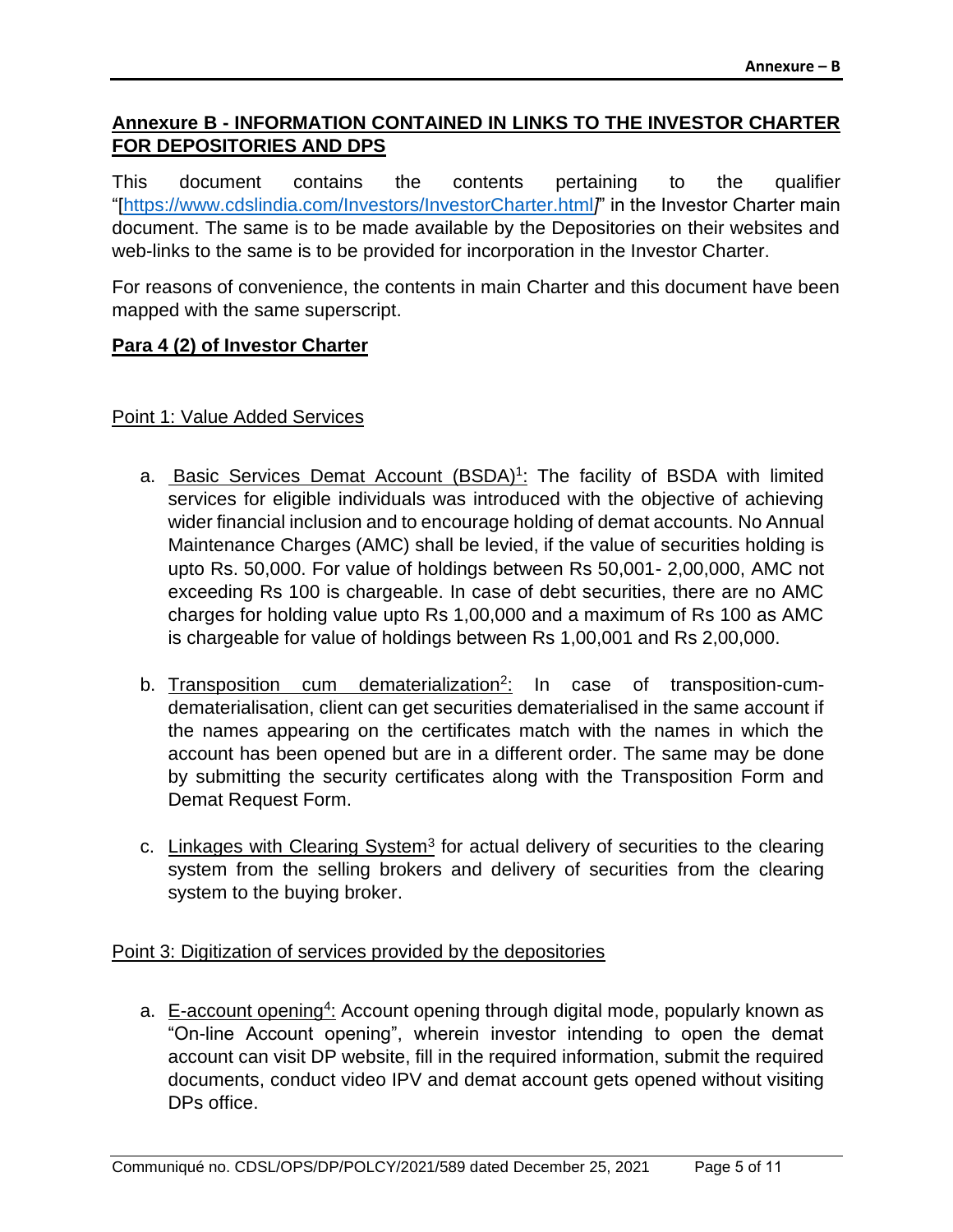- b. **Online instructions for execution<sup>5</sup>: internet-enabled services like Speed-e** (NSDL) & Easiest (CDSL) empower a demat account holder in managing his/her securities 'anytime-anywhere' in an efficient and convenient manner and submit instructions online without the need to use paper. These facilities allows Beneficial Owner (BO) to submit transfer instructions and pledge instructions including margin pledge from their demat account. The instruction facilities are also available on mobile applications through android, windows and IOS platforms.
- c. e-DIS / Demat Gateway:<sup>6</sup> Investors can give instructions for transfer of securities through e-DIS apart from physical DIS. Here, for on-market transfer of securities, investors need to provide settlement number along with the ISIN and quantity of securities being authorized for transfer. Client shall be required to authorize each e-DIS valid for a single settlement number / settlement date, by way of OTP and PIN/password, both generated at Depositories end. Necessary risk containment measures are being adopted by Depositories in this regard.
- d. e-CAS facility<sup>7</sup>: Consolidated Account Statements are available online and could also be accessed through mobile app to facilitate the investors to view their holdings in demat form.
- e. Miscellaneous services<sup>8</sup>: Transaction alerts through SMS, e-locker facilities, chatbots for instantaneously responding to investor queries etc. have also been developed.

# **Para 5(1) of Investor Charter**

### Point 2 (Investor Grievance Redressal Committee of Depository)<sup>9</sup>:

If no amicable resolution is arrived, then the Investor has the option to refer the complaint/ grievance to the Grievance Redressal Committee (GRC) of the Depository. Upon receipt of reference, the GRC will endeavor to resolve the complaint/ grievance by hearing the parties and examining the necessary information and documents.

#### Point 3(Arbitration proceedings)<sup>10</sup>:

The Investor may also avail the arbitration mechanism set out in the Byelaws and Business Rules/Operating Instructions of the Depository in relation to any grievance, or dispute relating to depository services. The arbitration reference shall be concluded by way of issue of an arbitral award within 4 months from the date of appointment of arbitrator(s).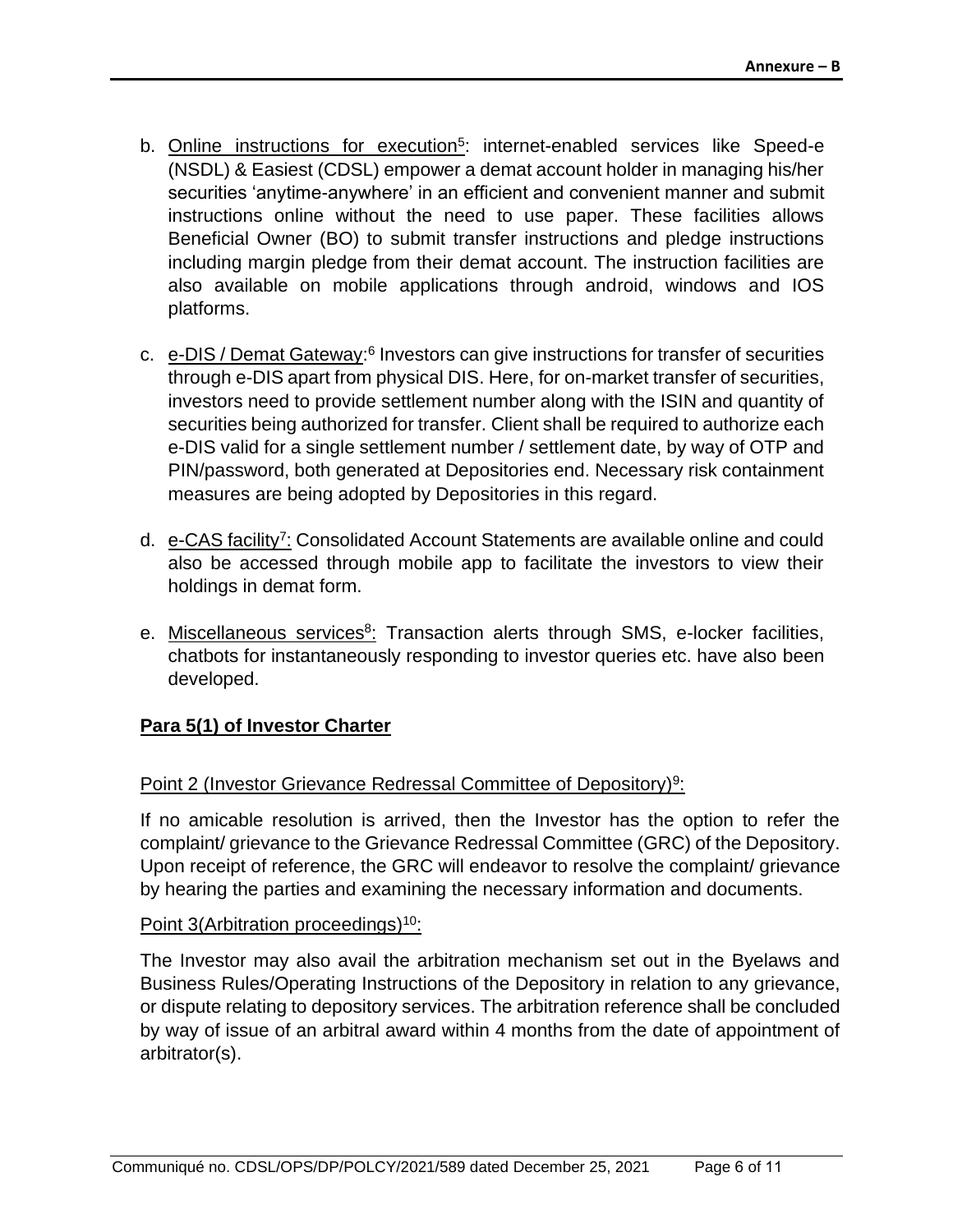# **Para 5(2) of Investor Charter**

### Complaint Resolution process at Depositories<sup>11</sup>

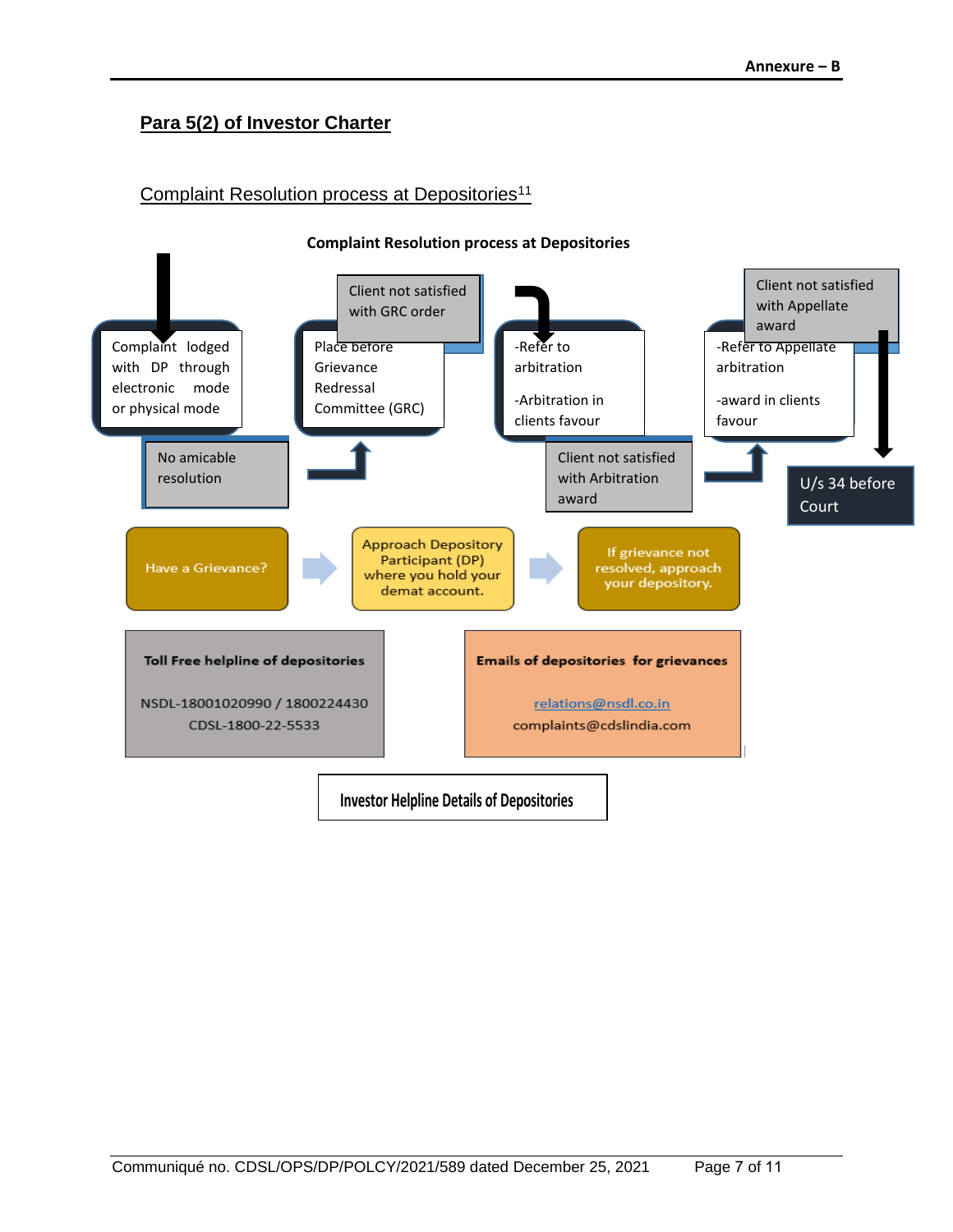# **Para 7 of Investor Charter**

# Dos and Don'ts for Investor<sup>12</sup>

| SI        | <b>Guidance</b>                                                                                                                                                                                                                 |
|-----------|---------------------------------------------------------------------------------------------------------------------------------------------------------------------------------------------------------------------------------|
| No.<br>1. | Always deal with a SEBI registered Depository Participant for opening a                                                                                                                                                         |
|           | demat account.                                                                                                                                                                                                                  |
| 2.        | Read all the documents carefully before signing them.                                                                                                                                                                           |
| 3.        | Before granting Power of attorney to operate your demat account to an<br>intermediary like Stockbroker, Portfolio Management Services (PMS) etc.,<br>carefully examine the scope and implications of powers being granted.      |
| 4.        | Always make payments to registered intermediary using banking channels.                                                                                                                                                         |
|           | No payment should be made in name of employee of intermediary.                                                                                                                                                                  |
| 5.        | Accept the Delivery Instruction Slip (DIS) book from your DP only (pre-printed<br>with a serial number along with your Client ID) and keep it in safe custody and<br>do not sign or issue blank or partially filled DIS slips.  |
|           | Always mention the details like ISIN, number of securities accurately. In case<br>of any queries, please contact your DP or broker and it should be signed by<br>all demat account holders.                                     |
|           | Strike out any blank space on the slip and Cancellations or corrections on the<br>DIS should be initialed or signed by all the account holder(s).                                                                               |
|           | Do not leave your instruction slip book with anyone else.                                                                                                                                                                       |
|           | Do not sign blank DIS as it is equivalent to a bearer cheque.                                                                                                                                                                   |
| 6.        | Inform any change in your Personal Information (for example address or Bank<br>Account details, email ID, Mobile number) linked to your demat account in the<br>prescribed format and obtain confirmation of updation in system |
| 7.        | Mention your Mobile Number and email ID in account opening form to receive<br>SMS alerts and regular updates directly from depository.                                                                                          |
| 8.        | Always ensure that the mobile number and email ID linked to your demat<br>account are the same as provided at the time of account opening/updation.                                                                             |
| 9.        | Do not share password of your online trading and demat account with                                                                                                                                                             |
|           | anyone.                                                                                                                                                                                                                         |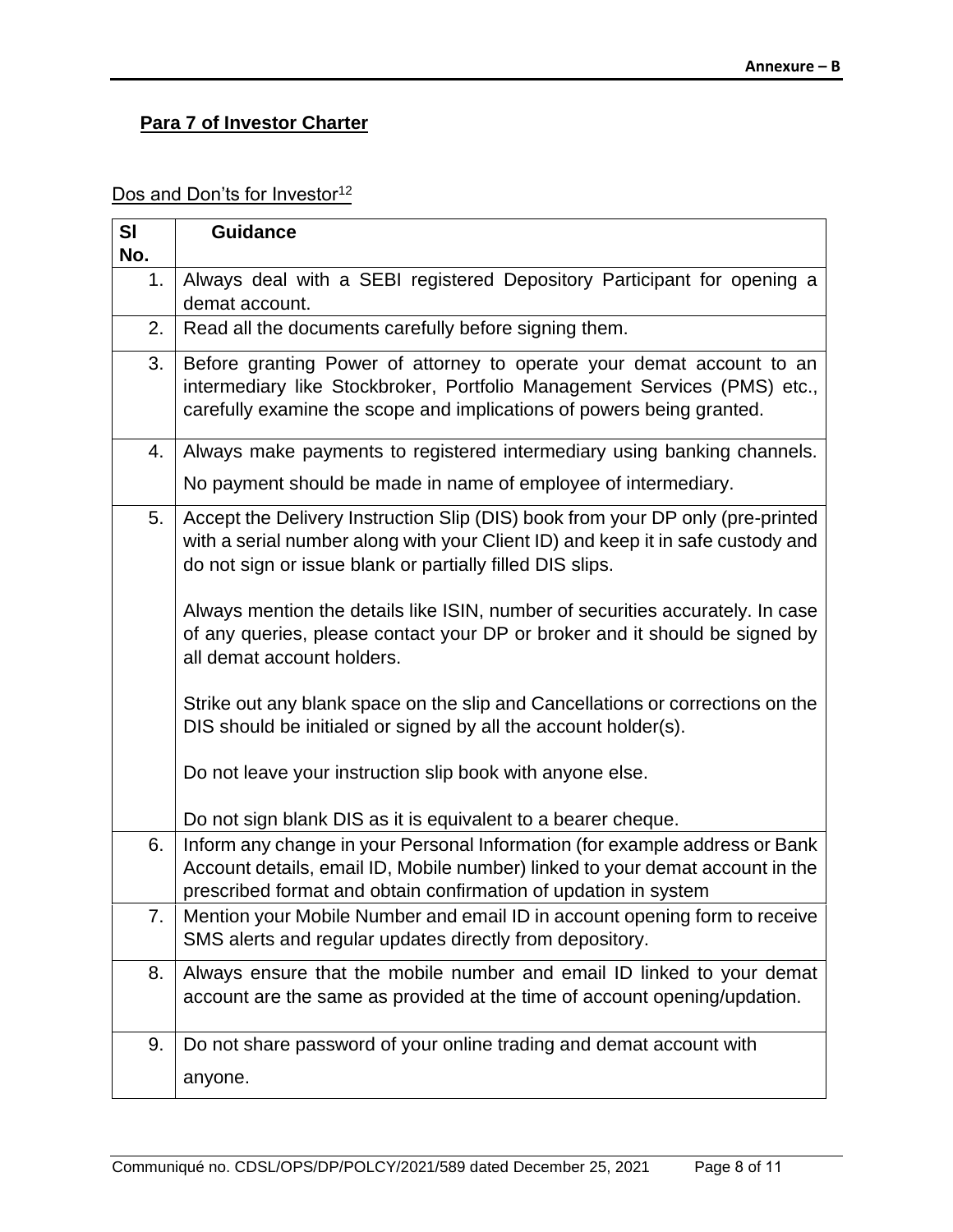| SI<br>No. | <b>Guidance</b>                                                                                                                                                                                                             |
|-----------|-----------------------------------------------------------------------------------------------------------------------------------------------------------------------------------------------------------------------------|
|           | 10. Do not share One Time Password (OTP) received from banks, brokers, etc.                                                                                                                                                 |
|           | These are meant to be used by you only.                                                                                                                                                                                     |
|           | 11. Do not share login credentials of e-facilities provided by the depositories such<br>as e-DIS/demat gateway, SPEED-e/easiest etc. with anyone else.                                                                      |
|           | 12. Demat is mandatory for any transfer of securities of Listed public limited<br>companies with few exceptions.                                                                                                            |
|           | 13. If you have any grievance in respect of your demat account, please write to<br>designated email IDs of depositories or you may lodge the same with SEBI<br>online at https://scores.gov.in/scores/Welcome.html          |
|           | 14. Keep a record of documents signed, DIS issued and account statements<br>received.                                                                                                                                       |
|           | 15. As Investors you are required to verify the transaction statement carefully for<br>all debits and credits in your account. In case of any unauthorized debit or<br>credit, inform the DP or your respective Depository. |
|           | 16. Appoint a nominee to facilitate your heirs in obtaining the securities in your<br>demat account, on completion of the necessary procedures.                                                                             |
|           | 17. Register for Depository's internet-based facility or download mobile app of the<br>depository to monitor your holdings.                                                                                                 |
|           | 18. Ensure that, both, your holding and transaction statements are received<br>periodically as instructed to your DP. You are entitled to receive a transaction<br>statement every month if you have any transactions.      |
|           | 19. Do not follow herd mentality for investments. Seek expert and professional<br>advice for your investments                                                                                                               |
|           | 20. Beware of assured/fixed returns.                                                                                                                                                                                        |

#### **Para 8 of Investor Charter**

Rights of investors<sup>13</sup>

- Receive a copy of KYC, copy of account opening documents.
- No minimum balance is required to be maintained in a demat account.
- No charges are payable for opening of demat accounts.
- If executed, receive a copy of Power of Attorney. However, Power of Attorney is not a mandatory requirement as per SEBI / Stock Exchanges. You have the right to revoke any authorization given at any time.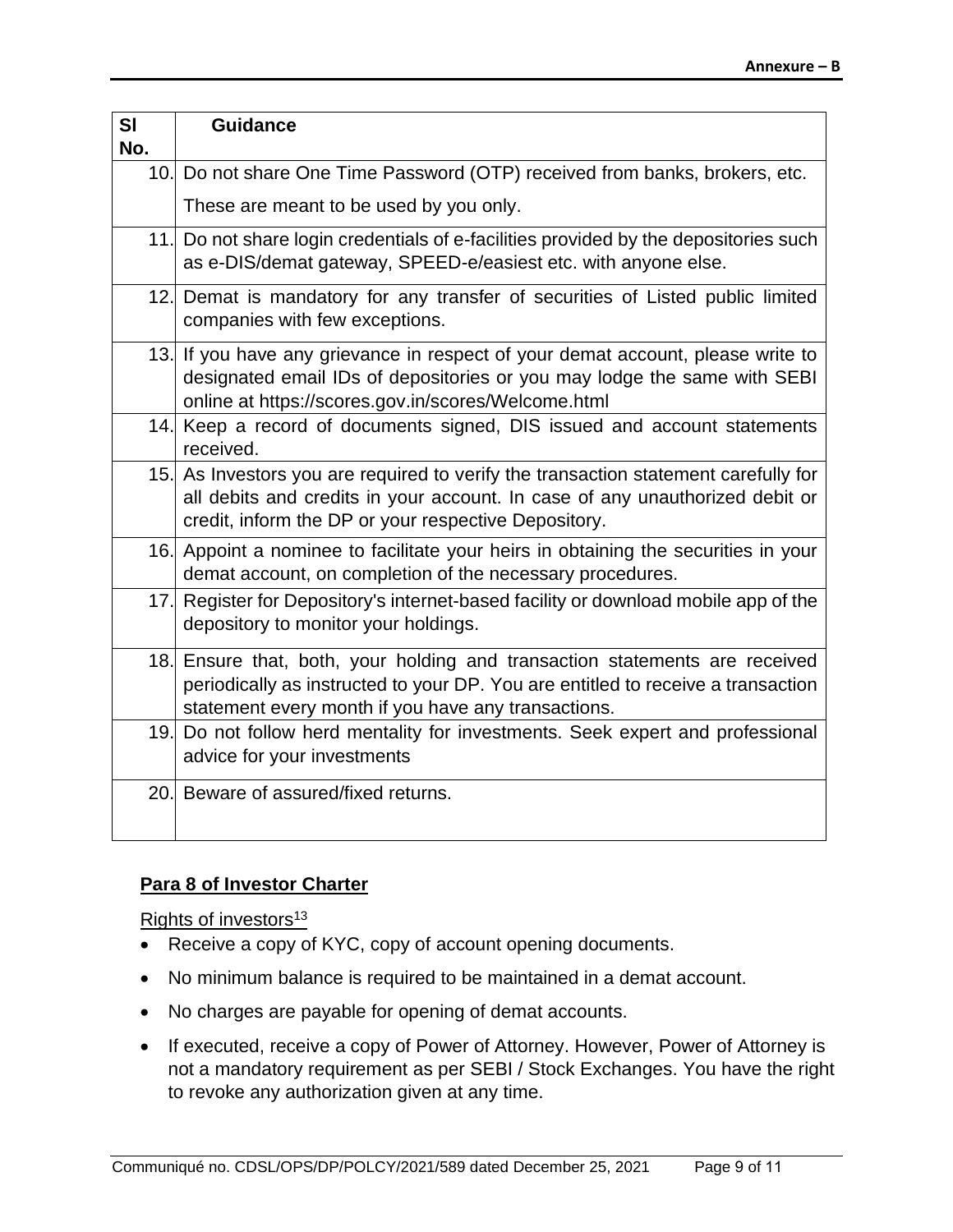- You can open more than one demat account in the same name with single DP/ multiple DPs.
- Receive statement of accounts periodically. In case of any discrepancies in statements, take up the same with the DP immediately. If the DP does not respond, take up the matter with the Depositories.
- Pledge and /or any other interest or encumbrance can be created on demat holdings.
- Right to give standing instructions with regard to the crediting of securities in demat account.
- Investor can exercise its right to freeze/defreeze his/her demat account or specific securities / specific quantity of securities in the account, maintained with the DP.
- In case of any grievances, Investor has right to approach Participant or Depository or SEBI for getting the same resolved within prescribed timelines.
- Every eligible investor shareholder has a right to cast its vote on various resolutions proposed by the companies for which Depositories have developed an internet based 'e-Voting' platform.
- Receive information about charges and fees. Any charges/tariff agreed upon shall not increase unless a notice in writing of not less than thirty days is given to the Investor.

# **Para 9 of Investor Charter**

#### Responsibilities of Investors<sup>14</sup>

- Deal with a SEBI registered DP for opening demat account, KYC and Depository activities.
- Provide complete documents for account opening and KYC (Know Your Client). Fill all the required details in Account Opening Form / KYC form in own handwriting and cancel out the blanks.
- Read all documents and conditions being agreed before signing the account opening form.
- Accept the Delivery Instruction Slip (DIS) book from DP only (preprinted with a serial number along with client ID) and keep it in safe custody and do not sign or issue blank or partially filled DIS.